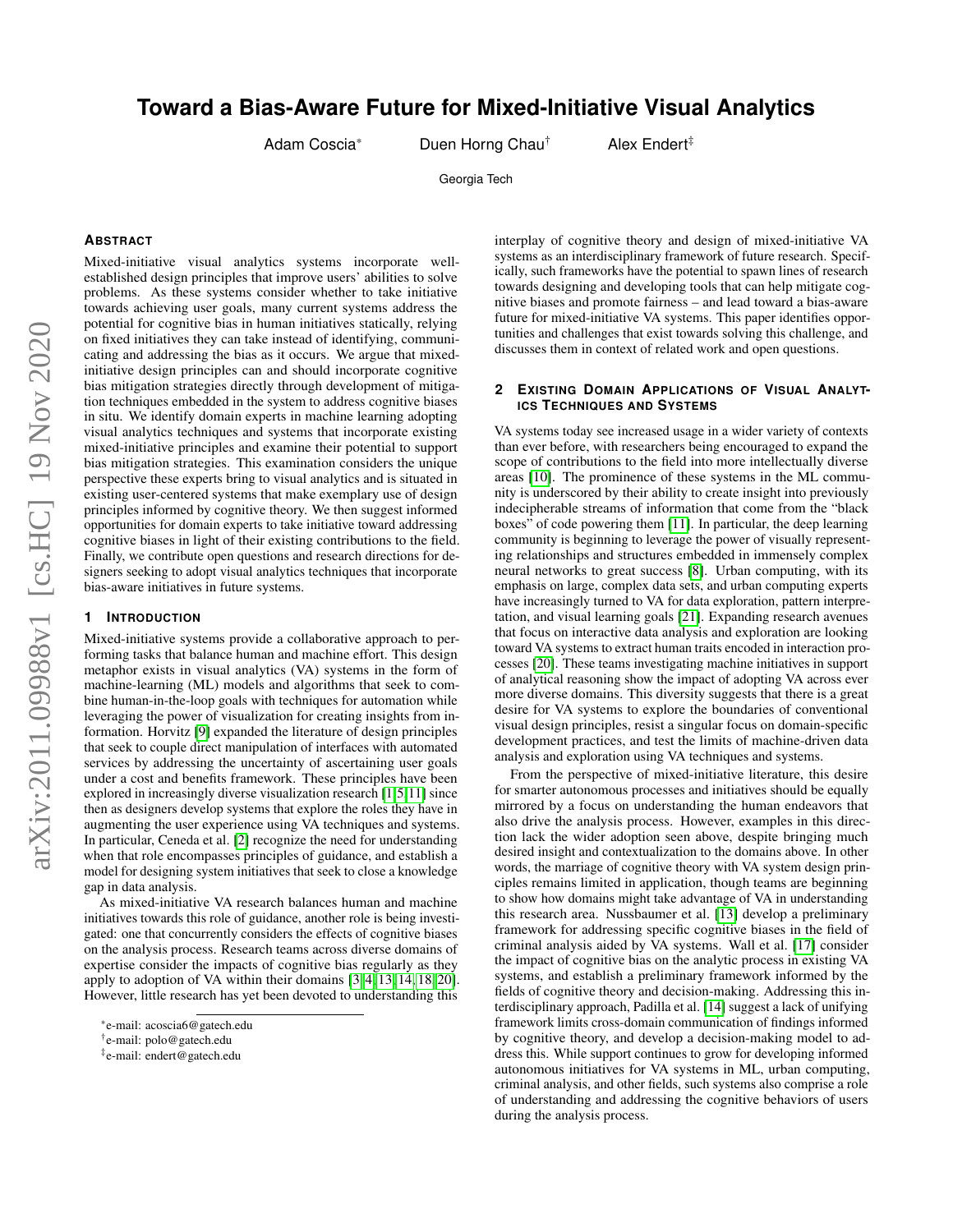## **3 OPPORTUNITIES TO TAKE INITIATIVE**

We present a collective vision consisting of multiple ideas for identifying opportunities in designing mixed-initiative VA systems across various domains with the goal of mitigating cognitive bias. Developers of mixed-initiative systems design specific "initiatives" that such tools deliver to guide and support users in their tasks. Our ideas highlight how such initiatives can be grounded in what different communities know about the cognitive processes of users and we discuss them in context of existing VA systems and literature.

Cognitive processes of people can be captured and interpreted systematically to identify cognitive traits, tasks, biases, and more. Mixed-initiative systems can employ automated initiatives that strive to address the uncertainty in user's goals and attention [\[9\]](#page-2-0). Much of the value added by those principles is determined by the uncertain nature of how those initiatives serve the personal goals of the user [\[20\]](#page-2-10). FairVis [\[1\]](#page-2-1), a mixed-initiative VA system for auditing fairness of ML models, addresses such uncertainty outright using domain knowledge provided by the user to inform the automated uncovering of model subgroups relevant to the user. Other models of interpreting user goals have been developed that can capture interaction provenance and interpret various aspects of user behavior or cognitive traits [\[20\]](#page-2-10). We believe systems have information about user goals and intent available in the analytic process itself and can thus help guide and support users better if such information is acted on. When it comes to addressing bias in analysis, such frameworks are critical. Current methods of bias mitigation rely largely on strategies that reside outside of the systems themselves, such as manual provenance tracking solutions and other structured analytic techniques that help illuminate errors in the cognitive process of analysis [\[7\]](#page-2-15). Instead, we envision visual analytic systems built to consider a wide design space for how they can respond once biases are detected [\[19\]](#page-2-16). In other words, designing systems that *take initiative* towards correcting these analysis errors when detected.

Showing users a history of their process can help promote awareness and reflection of personal bias. Inherent in the push for utilizing provenance data is a belief that mixed-initiative systems can act on this information. Supporting this idea, Ragan et al. [\[15\]](#page-2-17) develop an organizational framework that expands the literature of provenance types and purpose in the analytic process of visualization and data analysis research. Padilla et al. [\[14\]](#page-2-8) further address the ability of cross-discipline research to inform the user and machine, and contribute an integrative model that acts on decision-making principles informed by cognitive theory used in visualization for comprehension. The marriage of these critical components of mixedinitiative VA systems provides a framework in which to realize the potential for impacting the cognitive process of users by showing them what they've done already. Feng et al. [\[6\]](#page-2-18) consider this potential in developing HindSight, a visual encoding technique for capturing and presenting user interaction history while analyzing relatively simple visual charts. Their findings indicate an ability to alter user behavior as a result of promoting awareness of interaction history, a key aspect supporting the potential to integrate cognitive bias mitigation strategies in mixed-initiative VA systems.

Systematic interpretation of analytic provenance can illuminate the direction of guidance. Looking at user behaviors and the impact of visualizing provenance data during the analytic process strongly suggests support for adopting a design space that can engage with analytic provenance for addressing cognitive bias in user interactions. Toward this end, we claim that if systems can measure cognitive bias in the analysis process, then they should compute what the user should do in response. We are informed by Ceneda et al. [\[2\]](#page-2-4) that guidance can be characterized and realized as a process for solving problems by knowing where the user is, and where

they wish to go, in the analytic process. Madangopal et al. [\[12\]](#page-2-19) integrate this understanding of guidance with the expanded literature of analytic provenance in visualization above through use-cases in national security, highlighting practical applications for considering provenance-supported methods. These research avenues reveal an interdisciplinary opportunity to develop bias mitigation strategies using computational techniques that illuminate the direction of guidance during the analysis process. Wall et al. [\[16\]](#page-2-20) have captured anchoring bias from user interactions using computational bias metrics integrated directly into a VA system, building towards the goal of developing mixed-initiative approaches for addressing these and other biases. Computational models which operate over provenance data from the analytic process are beginning to show promise in developing principles and techniques for guiding user behavior, particularly in the context of cognitive bias mitigation.

## **4 A BIAS-AWARE FUTURE**

Research communities are exploring these opportunities for initiative to expand the literature of cognitive theory as it applies to developing mixed-initiative VA systems. Yet interdisciplinary research is inherently challenging—differing goals, competing funding sources, distinct channels of communication across scientific venues and other considerations can work against the growth of expanding research directions. However, while challenging, we posit that the next generation of responsive user interfaces will come from such cross-domain approaches and work towards a bias-aware future for mixed-initiative VA systems. We want to understand how such systems can push, coax, and guide users towards a bias-aware workflow between machine and human, balancing embedded bias mitigation strategies with increasing productivity for users. Towards this goal, there are several open challenges and questions to address.

How can bias-aware design reconcile mixed-initiative approaches with diverse goals? Many current VA systems employ fixed heuristics or models to determine which actions or initiatives should be taken when certain user actions are recognized. For example, they may guide users towards improving the accuracy of prediction models, clustering results, or other well-defined goals in ML applications. Consider, however, the implications of systems designed to also improve the analysis process by mitigating potential bias, or otherwise guiding users towards goals other than task performance or accuracy. We understand that perspectives on human bias in VA [\[18\]](#page-2-9) reveal a number of ways that bias manifests in practice, intentionally or otherwise, that certainly impact these design considerations. Yet, at the end of the day, we still aim to design VA systems in service of user goals without inhibiting performance.

This juxtaposition of diverse goals inspires challenges to overcome and questions to be answered:

- Are model accuracy and bias mitigation always in opposition, or can they instead support one another? Perhaps traditional performance metrics need to be revisited to include aspects of fairness or bias?
- How should the treatment of such trade-offs between accuracy and interpretation influence the implementation of bias-aware principles on either end?
- How can the growing desire for faster computation be reconciled with additional layers of bias recognition and mitigation? Faster and more accurate may not be better than bias-aware or fair.
- At the end of the day, how can design find the balance along this spectrum between productivity and proclivity for bias?

These and other questions involving multiple fields of research will continue to pervade the conversation surrounding the future of mixedinitiative VA research. As such, we hope this need for balance can be discussed across disciplines and addressed with informed opportunities to take initiative.